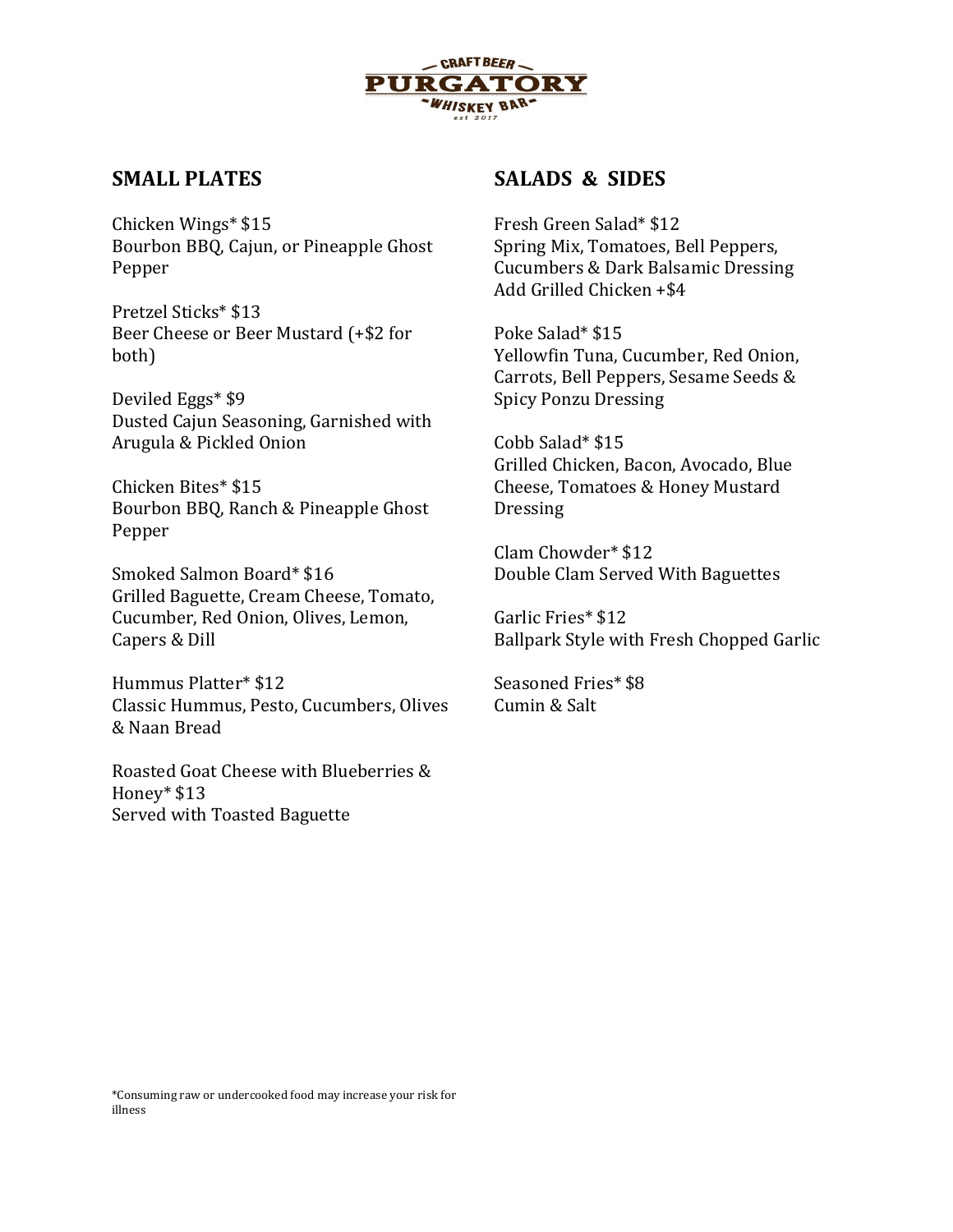

# **Desserts**

Bourbon Caramel Sauce Cheesecake \$10

## ENTREES

Brisket Sliders\* \$15 Slow Smoked, Onion Strings, Pickles, House-Made Bourbon BBQ with Sweet Bun

 Prime Rib Sandwich\* \$15 Certified Angus Beef Rib Eye, Onion Marmalade, Arugula, Horseradish Cream with Ciabatta Bun

Purgatory Elk Burger\* \$18 Ground Elk, Pickles, Tomato, Onion, Lettuce, Jack Cheese, Beer Mustard & Mayonnaise with Brioche Bun

Grilled Chicken Sandwich\* \$16 Marinated Grilled Chicken Breasts, Jalapenos, Lettuce, Tomatoes, Onion, Sriracha Aioli, Jack Cheese with Ciabatta Bun

Seared Ahi Tuna Sandwich\* \$15 Sesame Oil, Spicy Mayo, Asian Slaw, Avocado with Ciabatta Bun

Steak Bites\* \$20 Tender Sirloin Steak in a Garlic Red Wine Butter Sauce

Pork Belly Tacos\* \$14 Flour Tortillas, Cabbage, Green Onion, Pickled Red Onion, Peruvian Green Sauce, Sour Cream & Cilantro

Fried Chicken Tacos\* \$14 Flour Tortillas, Cabbage, Green Onion, Pickled Red Onion, House Green Sauce, Sour Cream & Cilantro

BBQ Fries\* \$15 5 oz Smoked Brisket, Bourbon BBQ Sauce, Jalapenos, Green Onion, Sour Cream, Cilantro & Pickled Red Onion Add Beer Cheese +\$2

Bratwurst\* \$9 Premium Sausage, Sauerkraut, Beer Mustard on Pretzel Bun

Whiskey Crusted Smoked Pork Ribs\* \$16 Hand rubbed with our house seasoning, slow smoked in house. Served with our house bbq sauce and fries.

\*Consuming raw or undercooked food may increase your risk for illness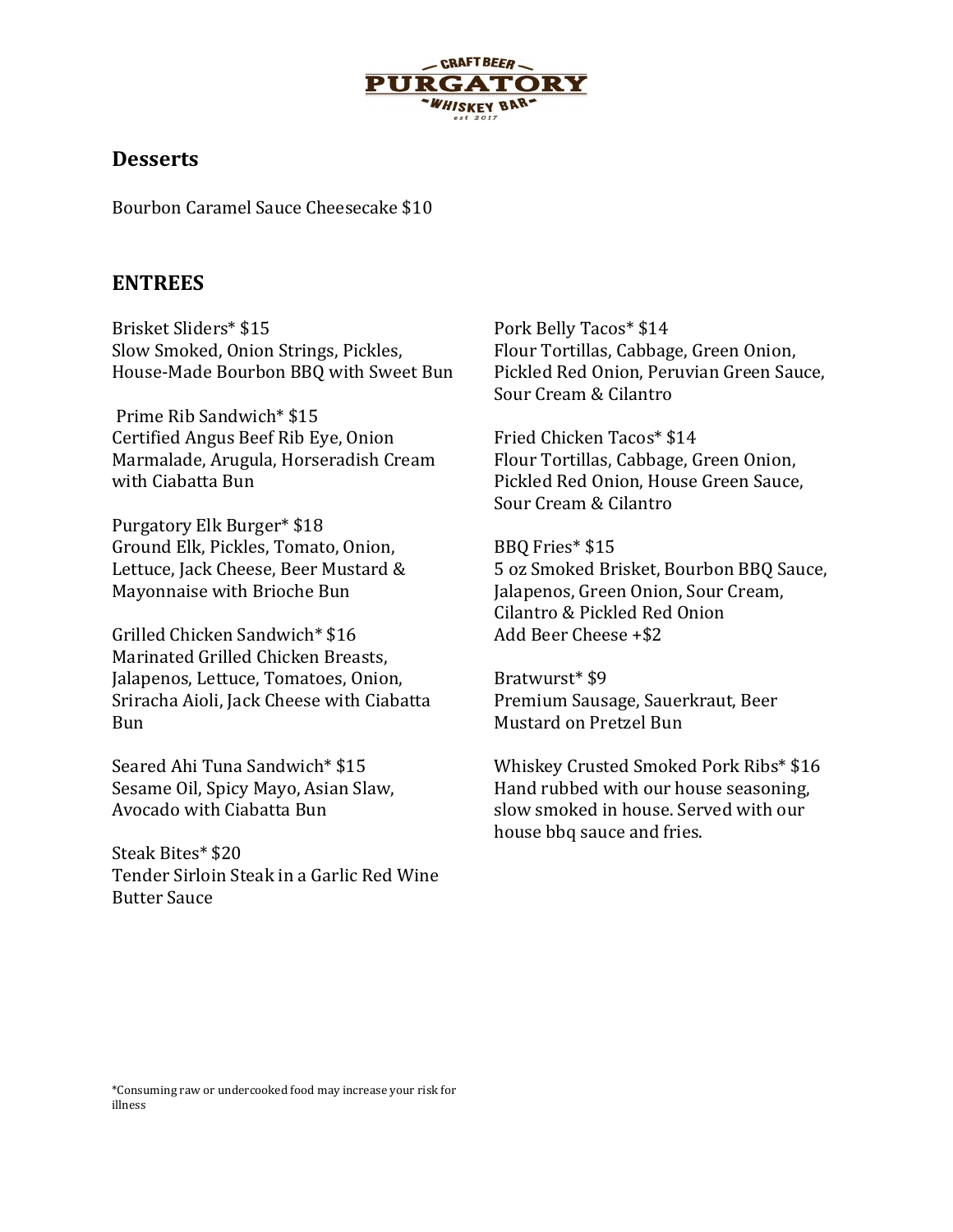

# **BEER**

8 Rotating Craft Beers Please see Chalkboards for Current Selections

# WINE (WHITE) GLASS / BOTTLE

Scarpetta Pinot Grigio \$10 / \$35 Northern Italy

La Contessa Prosecco Split \$10 (glass only) Italy

# WINE (RED) GLASS / BOTTLE

Forbidden Red Blend \$10 / \$35 Washington State

# Featured Flights

## 30 year flight- \$465

Bowmore 30 yr McCallan 40yr GlenAllachie 30 yr Rye- \$12 Wild Turkey Rare breed Templeton Sherry Cask Woodenville Bourbon- \$10 Redwood Empire Pipe Dream Michters Angels Envy Irish- \$9 Fighting 69 Teeling Dead Rabbit

# COCKTAILS

Apple of My Rye \$12 Sazerac Rye, Mezcal, Orgeat, Lemon, Bitters, Apple Cider

Princess Peach's Old Fashioned \$12 Bourbon, Peach Liqueur, Bitters

Purgatory II Encore \$12 Sazerac Rye, Tarragon, Grapefruit

I'll Be Your Huckleberry \$ 12 Aviation Gin, Huckleberry Shrub, Lemon

Your Gonna Whiskey When I'm Gone \$12 Blended Scotch, Aperol, Rosemary, Mint, Lemon

Cucumbersome \$12 Rum, Lime Juice, Sugar, Cucumber

Up In Smoke \$12 Our Old Fashioned, Hickory Smoked

Last Laugh \$12 Gin, Green Chartreuse, Maraschino Liqueur, Honey, Lemon

Paradise In Purgatory \$12 Wheatley Vodka, Violette Liqueur, Cranberry, Lime

Old Fashioned \$12 Bourbon, Bitters, Simple Syrup

Muffin, What About You? \$12 Bourbon, Averna, Blueberry Shrub, Bitters, Cinnamon

Unfernettable \$12 Fernet Branca, Orgeat, Lemon Juice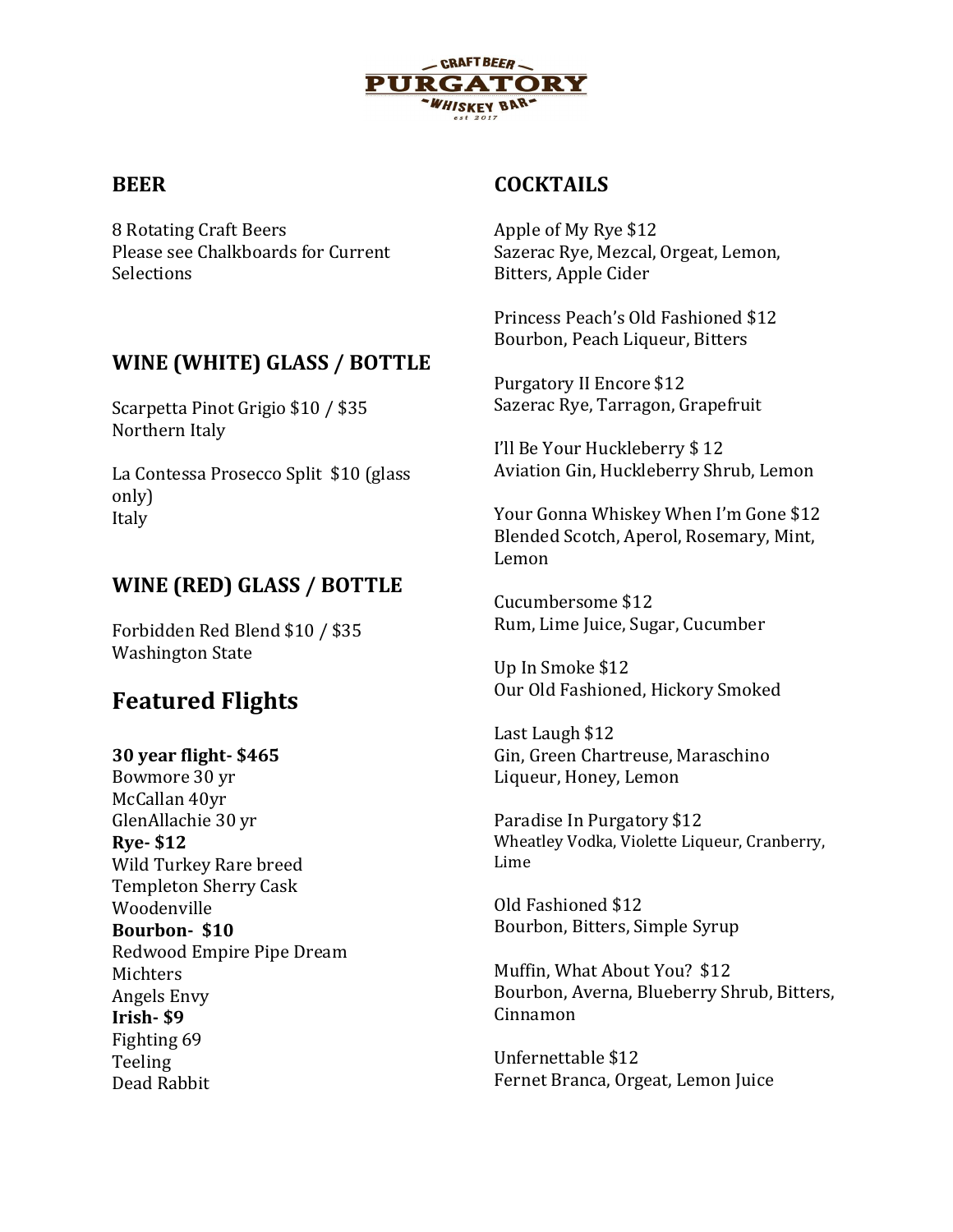

Mimosa \$10 Sparkling Wine & Orange Juice

# WHISKEY LIST

RYE 1.5OZ/0.5OZ 3 Howls Rye \$8/\$3 Angels Envy Rye \$16/\$6 Amador Port Finish Rye \$12/\$4 Balcones Rye \$9/\$3 Basil Hayden's Dark Rye \$10/\$4 Barrel Seagrass Grey Rye \$63/\$22 Barrell Seagrass Rye \$14/\$5 Blackened X Willet \$30 / \$12 Bone Snapper X-Ray 4yr Reserve \$11/\$4 Burnside Black Rye \$16/\$6 Cadee Cascadia \$9/\$3 Castle & Key Restoration Rye \$8/\$3 Chicken Cock Rye \$15/\$5 Coalition Barrel proof \$28/\$10 Coalition Sauterns \$20/\$7 Coalition Pauillac \$20/\$7 Coalition Margaux \$20/\$7 Dads Hat Pennsylvania Rye 90 Proof \$8/\$3 Dads Hat Penn Port Finish 94 Proof \$8/\$3 Doc Swinsons Solera \$8/\$3 Elijah Craig Rye \$8/\$3 FEW Imortal Rye \$9/\$4 Fremont Mischief John Jacobs \$8/\$3 Fremont Mischief Freedom Rye \$8/\$3 Fremont Mischief Rye \$8/\$3 Heaven's Door \$13/\$5 High West Double Rye \$13/\$5 High West Mid Winter \$19/\$7 Jack Daniels Rye \$8/\$3 James E. Pepper 100 Proof Rye \$9/\$3 Kentucky Owl batch #3 \$41/ \$15 Kentucky Owl Wiseman rye \$9/\$4 Knob Creek Rye \$14/5 Lip Service Rye \$8/\$3 Lock Stock & Barrel 18 yr \$42/\$14 Michter's Single Barrel Rye \$8/\$3

Michters 10 Year Rye \$27/\$9 Michter's Barrel Strength \$15/\$5 Montgomery Sudden Wisdom Rye \$11/\$4 Nashville 8 Yr Rye \$22/\$8 Nashville Small Batch Rye \$13/\$5 Oak and Eden rye \$11/\$4 Old Forester Rye \$8/\$3 Pikesville \$8/\$3 Pinhook 20 Flagship \$8/\$3 Pinhook 2021 High Proof Rye \$9/\$3 Rabbit Hole Rye Boxergrail \$8/\$3 Redwood Empire Emerald Giant \$9/\$3 Redwood Empire Rocket Top Rye \$20/\$7 Redemption Rye \$8/\$3 Rittenhouse 100 \$8/\$3 Russels Reserve 6yr \$8/\$3 Sagamore rye \$10/4 Sagamore Tequila Barrel Rye \$13/\$5 Sazerac Rye \$8/\$3 Smooth Ambler Contradiction Rye \$8/\$3 Stien 2 yr Ram Rye \$8/\$3 Stein 5 yr Ram Rye \$10/\$4 Templeton 4yr \$8/\$3 Templeton 6yr \$8/\$3 Templeton sherry cask \$12/5 Templeton Rye Barrel Strength 114 proof \$11/\$4 Traverse City North Coast \$8/\$3 Warrior Rye \$8/\$3 Whistlepig Boss Hog VIII \$108/\$36 Whistlepig Roadstock \$14/\$5 Whistlepig Homestock \$14/\$5 Whistlepig 10 Yr \$15/\$5 Whistlepig 12 Yr \$27/\$9 Wild Turkey Rare Breed \$12/\$4 Willett Family Estate Rye 4yr Cask \$10/\$4 Woodford Reserve Rye \$9/\$3 Woodenville Rye \$9/\$3 Yellow Rose \$9/\$3

## CANADIAN 1.5OZ/.5OZ

8 Seconds \$8/\$3 8 Seconds black \$8/\$3 Benjamin Chapmin 7yr Rye \$8/\$3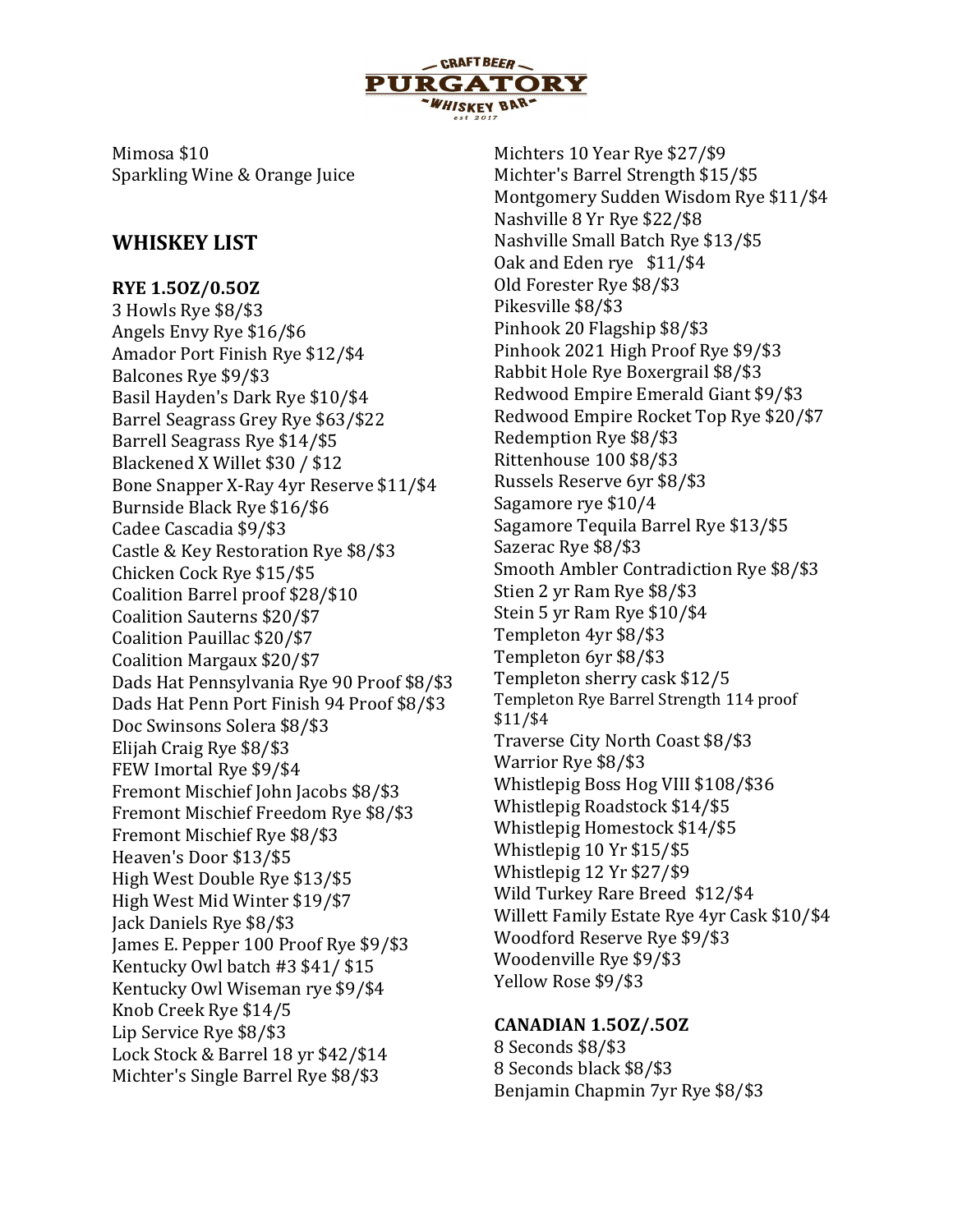

Crown Royal \$8/\$3 Crown Royal Reserve \$9/\$3

Lot 40 Rye \$8/\$3 Pendleton \$9/\$3 Snake River Stampede 8 Yr \$8/\$3

#### IRISH 1.5OZ/0.5OZ

Bushmills \$8/\$3 Doublin Liberties Dead Rabbit \$9/\$3 Doublin Liberties Oak Devil \$10/\$4 Doublin Libeties Coper Alley \$13/\$5 Doublin Liberties Muder Lane \$19/\$7 Doublin Liberties Keeper's Coin \$28/\$10 The Fighting 69th \$8/\$3 Green Spot \$12/\$4 Hinch single pot \$8/\$3 Hinch small batch \$8/3 Hinch double wood \$8/\$3 Hyde #3 6yr \$12/\$4 Hyde #5 6yr \$12/\$4 Hyde #6 \$12/\$4 Hyde #7 \$12/\$4 Jack Ryan 12 yr Single Malt \$10/\$4 Jameson \$8/\$3 Jameson Black Barrel \$8/\$3 Jameson Caskmates IPA \$8/\$3 Jameson Caskmates Stout \$8/\$3 John L Sullivan Bourbon Cask \$8/\$3 Kinahans Single Malt 10 Yr \$13/\$5 Limavady Single Malt \$9/\$3 Midleton 2021 \$40/\$14 Proper 12 \$8/\$3 Redbreast 12 \$11/\$4 Red Spot \$22/\$8 Slane Tripple Cask \$8/\$3 Samuel Gelstons \$8/\$3 Samuel Gelstons 25 yr \$86/\$29 Pogues \$8/\$3 Teeling pot still \$11/\$4 Tullamore Dew \$8/\$3 Tullamore Dew Single Malt 14 yr \$14/\$5 Waterford Dunmore \$17/\$6 Warterford Rathclogh \$17/\$6

Waterford Gaia \$19/\$7 West Cork 8yr \$8/\$3

West Cork Bourbon Cask \$8/\$3 West Cork Barrel Proof \$10/\$4 West Cork Black Reserve \$8/\$3 West Cork Kinsale IPA Cask \$8/\$3 West Cork 12yr Port Cask \$13/\$5 West Cork 12yr Rum Cask \$13/\$5 West Cork/Glengariff Peated/Sherry cask \$8/\$3 Yellow Spot \$11/\$4

## JAPANESE 1.5OZ/0.5OZ

Akashi Blended \$9/\$3 Akashi Single Malt \$20/\$7 Akashi Plum \$8/\$3 FUK 3 yr \$9/\$3 Fukano 12 yr Single Cask \$23/\$8 Fukano 14 yr Single Cask \$29/\$10 Fukano Vault Reserve 2 \$17/\$6 FUYU Mizunara \$9/\$3 FUYU Small Batch \$9/\$3 Hibiki Harmony \$20/\$7 Ichiro's malt \$20/8 Iwai Mars Blue \$8/\$3 Iwai Mars Traditon \$11/\$4 Iwai Mars Tradition Natsu \$13/\$5 Iwai Mars 45 \$8/\$3 Kamiki Intense \$17/\$6 Kamiki Malt \$13/\$5 Kamiki Sakura \$17/\$6 Kurayoshi Malt \$13/\$5 Kurayoshi Malt Sherry Cask \$18/\$6 Kurayoshi Malt 8yr \$18/\$6 Kaiyo Cask Strength \$16/\$6 Kaiyo Peated \$19/\$7 Kaiyo The Single \$9/\$3 Kaiyo Whiskey Mizunara Oak 86 Proof \$12/\$4 Nikka Coffey Grain \$17/\$6 Nikka Coffey Malt \$19/\$7 Nikka Days \$15/\$5 Nikka From the Barrel \$16/\$6 Nikka Miyagikyo \$21/\$7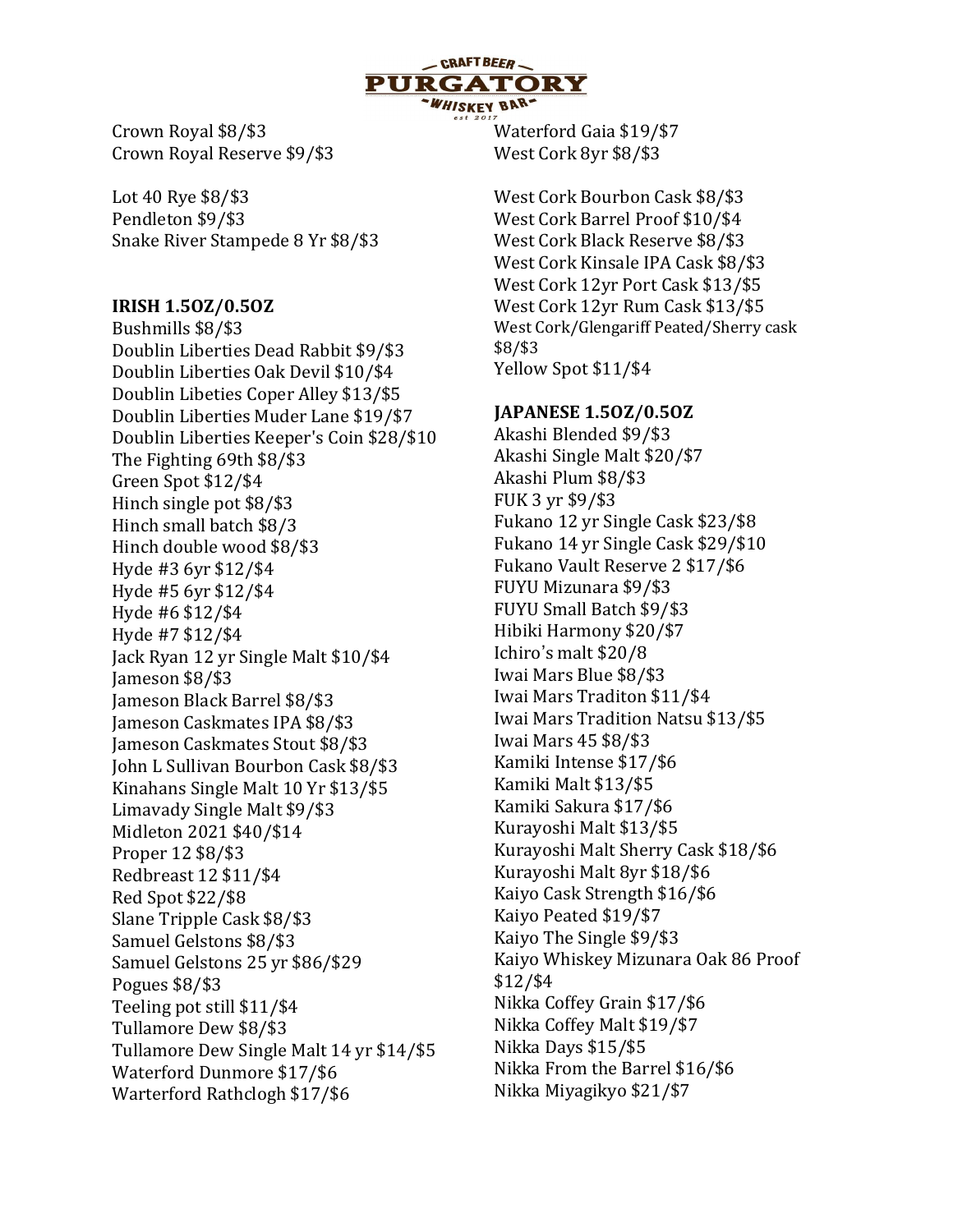

Nikka Pure Malt \$12/\$17 Nikka Taketsuru \$17/\$6 Nikka Yoichi \$21/\$7 Ohishi Sherry Cask \$14/\$5 Ohishi 11 yr Sherry Cask \$19/\$7 Ohishi Port Cask \$17/\$6 Ohishi Sakura Cask \$17/\$6 Ohishi Islay Cask \$17/\$6 Shibui \$10/\$4 Shibui 10yr \$41/\$15 Shibui 15yr sherry cask \$50/\$18 Shibui 18 yr sherry cask \$70/\$25 Suntory Toki \$8/\$3 Tottori Bourbon Cask \$10/\$4 Yamazaki 12yr \$20/\$7

#### BOURBON 1.5OZ/0.5OZ

1792 Small Batch \$8/\$3 1792 Full Proof \$8/\$3 1792 Single Barrel \$15/\$6 3 Howls Backbeat \$8/\$3 Amador Cabernet Finish \$11/\$4 Amador Chardonnay Finish \$9/\$4 Angel's Envy \$8/\$3 Bakers Single Barrel 7yr \$11/\$4 Balcones TX Bourbon \$9/\$3 Barrell Armida Bourbon \$14/\$5 Barrell Craft Spirits 15yr \$39/\$13 Barrell New Year Bourbon \$18/\$7 Basil Hayden's \$11/\$4 Basil Hayden's Toast Bourbon \$11/\$4 Belle Mead Bourbon \$8/\$3 Belle Meade Cask \$11/\$4 Bib and Tucker 6 yr \$11/\$4 Blade & Bow \$12/\$5 Blantons \$16/\$6 Blood Oath Kentucky Pact # 7 \$20/\$7 Booker's Bourbon \$9/\$4 Booker's Little Book \$20/\$7 Bombergers \$17/\$6 Bowman Bros. small batch \$8/\$3 Breckenridge Bourbon \$9/\$3 Breckenridge Bourbon Port Cask \$13/\$5 Breckenridge Bourbon PX Sherry Cask \$13/\$5

Breckenridge Bourbon Rum Cask \$13/\$5 Breckenridge Bourbon 105 Proof \$13/\$5 Bulleit Bourbon \$8/\$3 Burning Chair \$11/\$4 Cadee Deceptivus 9/\$3 Calumet Single Rack 12 yr \$16/\$6 Calumet Single Rack 14 yr \$21/\$7 Calumet Single Rack 15 yr \$22/\$8 Calumet Small Batch Bourbon \$11/\$4 Castle and Key Restoration \$11/\$4 Chicken Cock \$15/\$5 Coopers Craft Reserve \$8/\$3 Coopers Craft Straight \$8/\$3 Doc Swinsons Alter Ego Tripple cask \$12/\$4 Doc Swinsons Exploritory 15 yr \$32/\$11 Duke \$9/\$3 EH Taylor single barrel \$19/\$7 Elijah Craig \$8/\$3 Elijah Craig barrel proof \$12/5 Elijah Craig 18 yr \$30/ \$12 Elmer T Lee \$30 / \$12 Evan Williams Single Barrel \$9/\$4 FEW Cold Cut \$9/\$4 Field and Sound \$9/\$3 Four Roses Bourbon \$8/\$3 Four Roses Single Barrel \$10/\$4 Four Roses Small Batch \$9/\$4 Four Roses Small Batch Select \$13/\$5 Freelands Bourbon \$8/\$3 George T Stagg \$30 / \$12 Henry McKenna 10 (B-i-B) \$8/\$3 Henry McKenna BIB \$13/\$5 Heavens Door \$10/\$4 High and Wicked \$18/\$6 High West American Prairie \$10/\$4 Hudson 4-Grain \$8/\$3 Hudson Bright Lights Big Bourbon \$9/\$3 Isaac Bowman port finish \$8/\$3 James E. Pepper 100 Proof \$8/\$3 Jeffersons Pritchard \$13/ \$5 Jefferson's Ocean \$19/\$7 Jefferson's Very Small Batch \$8/\$3 Joseph Magnus \$19/\$7 Joseph Magnus Cigar Blend \$32/\$11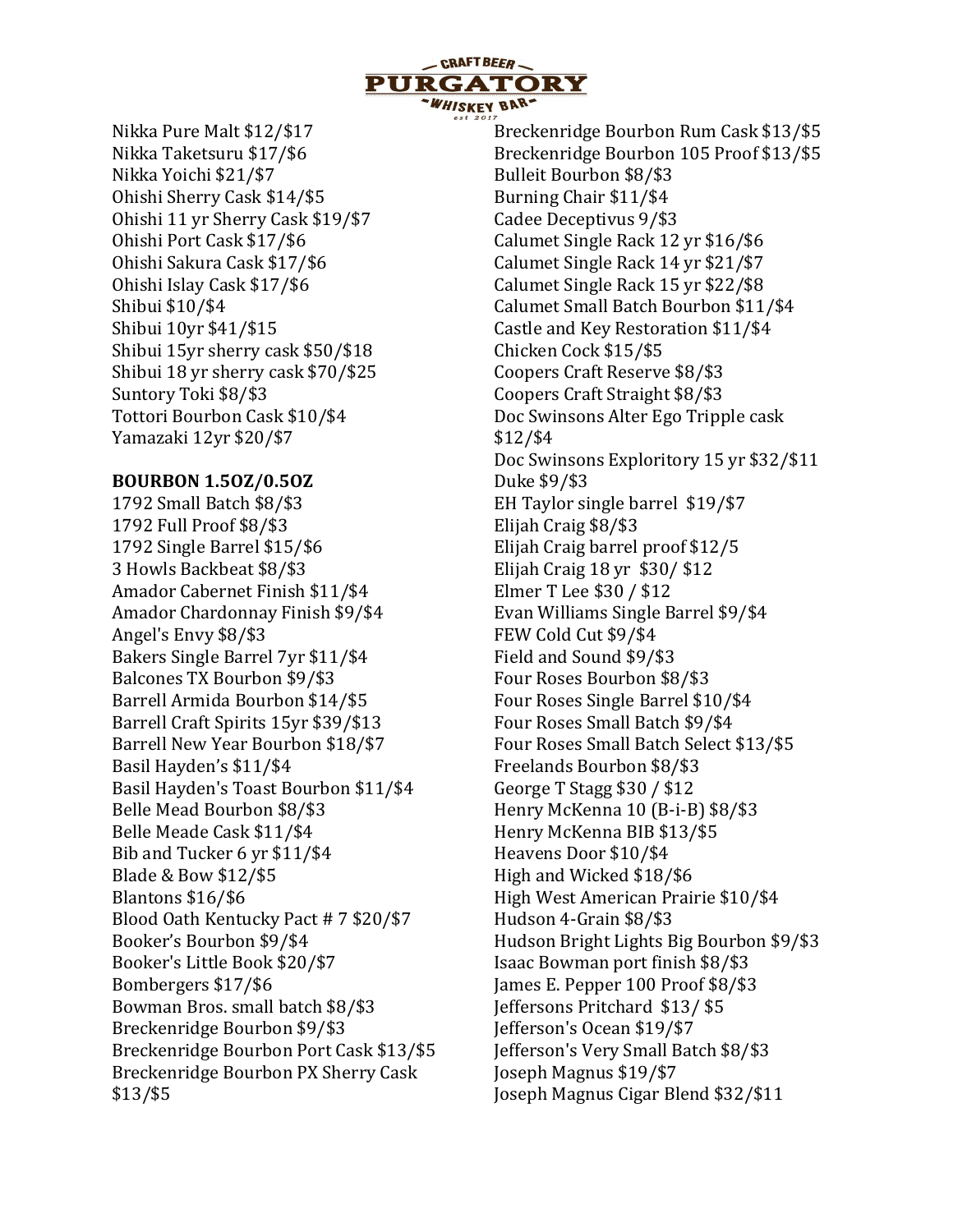

Joseph Magnus Murray Hill \$19/\$7 Journeyman Featherbone \$11/\$4 JP Trodden \$10/\$4 Kentucky Owl batch #11 \$60/\$21 Kentucky Owl Confiscated \$32/\$11 Kentucky Owl St Patties Ed \$32/\$11 Kentucky Owl Wiseman \$9/\$4 Knob Creek 9yr 100 proof \$8/\$3 Knob Creek \$14/\$5 Larceny Very Special Small Batch \$8/\$3 Legent \$8/\$3 Little Book \$20/\$7 Lexington Kentucky Bourbon \$8/\$3 Makers 46 cask strength \$12/5 Maker's 46 \$10/\$4 Maker's Mark \$8/\$3 Makers 101 \$10/\$4 Michter's Small Batch Bourbon \$9/\$3 Nashville 5 Yr Bourbon \$17/\$6 Noah's Mill Bourbon \$11/\$4 Old Forester 1897 BIB \$9/\$3 Old Forester 1910 Double Barrel \$10/\$4 Old Forester 1870 Original \$8/\$3 Old Forester Straight \$8/\$3 Old Trestle Sierra \$9/\$3 Oola Waitsburg Bourbon \$8/\$3 Oola Waitsburg Bourbon Cask Strength \$12/\$4 Pinhook Bourbon 2021 6 yr \$10/\$4 Rabbit Hole Cavehill \$10/\$4 Rabbit Hole Dareringer \$13/\$5 Rabbit Hole Heigold \$10/\$4 Redemption \$9/\$3 Redemption Wheated \$9/3 Redwood Empire Pipe Dream \$9/\$3 Redwood Empire Grizzly Beast Bourbon \$20/\$7 Remus Repeal \$17/\$6 Remus Straight \$8/\$3 Russell's Reserve 10yr \$8/\$3 Smooth Ambler Old Scout \$8/\$3 Smooth Ambler Contradiction \$8/\$3 Stein 2 yr Bull Bourbon \$8/\$3 Stein 5 yr Bull Bourbon \$10/\$4 Traverse City Port Barrel Finish \$8/\$3

TX Straight Bourbon \$8/\$3 Warrior Bourbon \$8/\$3 W.L. Weller Special Reserve 7yr \$9/\$3 W.L. Weller Antique 107 \$9/\$3 Widow Jane 10yr \$14/\$5 Wild Turkey 101 \$8/\$3 Wild Turkey Rare Breed \$9/\$3 Wild Turkey Longbranch \$10/4 Wild Turkey Masters Keep \$55/\$18 Wilderness Tail Small Batch BIB \$8/\$3 Willet Pot Still Reserve Bourbon \$9/\$3 Woodenville Port Cask \$9/\$3 Woodenville Bourbon \$9/\$3 Woodford Reserve Double Oaked \$11/\$4 Woodford Reserve Masters \$30/\$11

#### AMERICAN 1.5OZ/0.5OZ

Balcones Brimstone \$10/\$4 Balcones Corn Baby Blue \$8/\$3 Balcones Lineage \$9/\$3 Balcones Texas Single Malt \$14/\$5 Balcones True Blue \$10/\$4 Bainbridge Battle Point American Single Malt \$10/\$4 Bainbridge Yama \$100/\$34 Barrell American Vatted Malt \$14/\$5 Barrell Dovetail Cask Strength \$14/\$5 Barrell Infinite Barrell Porject Cak Strength \$11/\$4 Blackened \$9/\$3 Breaking & Entering \$8/\$3 Clyde Mays Alabama \$12/\$4 Copper Works American Single Malt Peated \$11/\$4 Copper Works American Single Malt \$10/\$4 Dry Fly Bourbon 101 \$8/\$3 Dry Fly Cold Kettle House \$9/\$4 Dry Fly Port Finish Wheat \$8/\$3 Dry Fly Triticale Whiskey \$8/\$3 Dry Fly Wheat Cask Strength \$9/\$3 Dry Fly Wheat Whiskey \$8/\$3 Dry Fly O' Danaghers Hibernian \$9/\$3 Dry Fly O' Danaghers Caledonian \$9/\$3 Gentlemen Jack \$8/\$3 High West-High Country \$25/\$9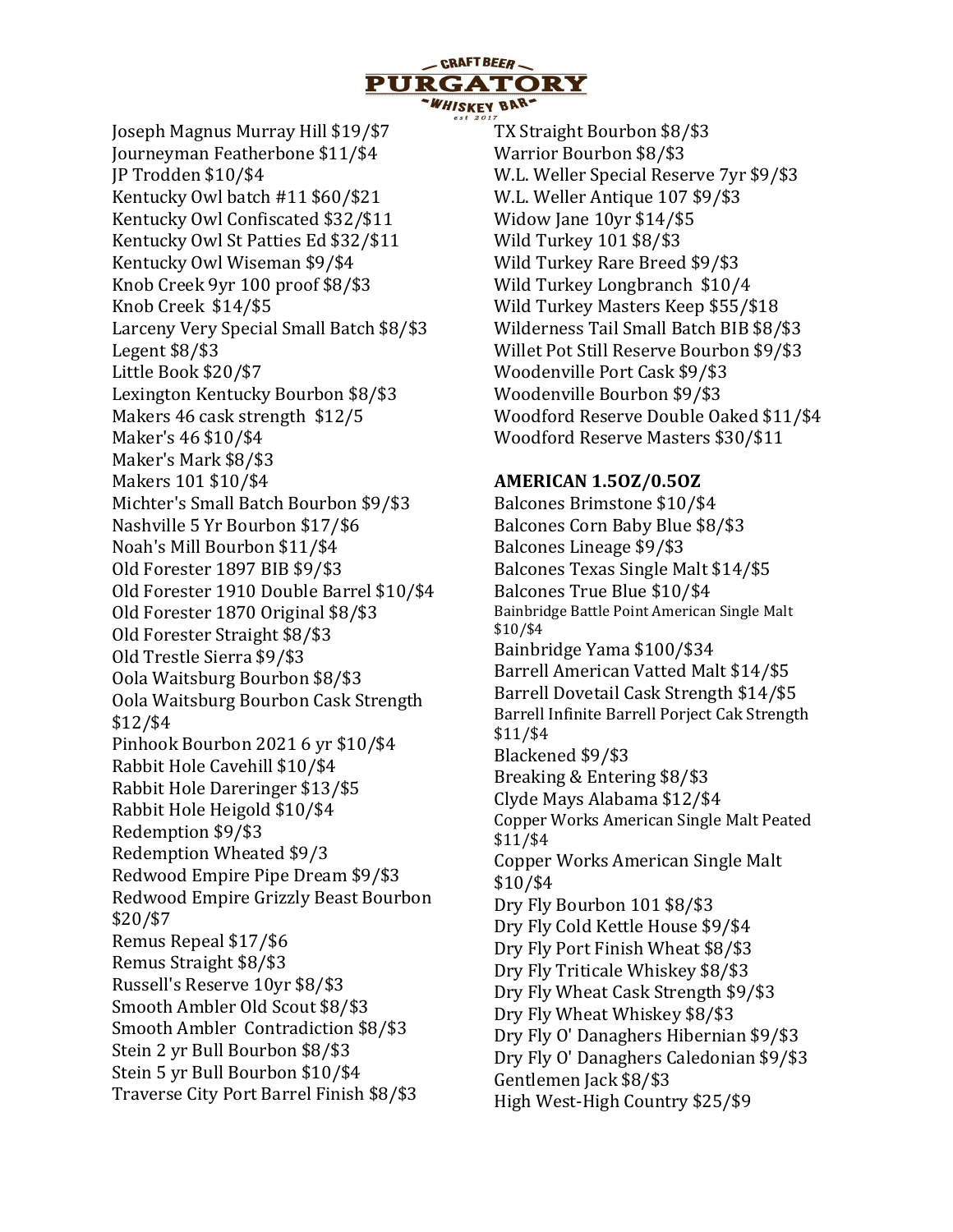- CRAFT BEER **PURGATORY** WHISKEY BAR-

High West American Prairie Barrel \$13/ \$7 Hudson Single Malt \$8/\$3 Heavens Door American \$10/\$4 Hillrock single malt \$25/\$9 Jack Daniels Single Barrel \$27/\$9 Journeyman Corsets \$14/\$5 McCarthy's \$12/\$4 Michter's American Whiskey \$9/\$3 Michter's Sour Mash \$9/\$3 Oak and Eden wheat \$11/\$4 Oak and Eden Bourbon \$11/\$4 OrphanBarrel fable and folly \$25/\$9 Redwood Empire Lost Monarch \$9/\$3 Rogue Dead Guy \$9/\$3 Rouge Single Malt \$11/\$4 Rouge Rolling Thunder \$13/\$5 Shenks \$15/\$6 Second Glance American \$8/\$3 Slipknot No 9 Small Batch \$8/\$3 Slipknot No 9 Reserve \$14/\$5 Southern Comfort \$8/\$3 St. George Baller \$9/\$3 Uncle Nearest 1884 \$13/\$5 Stranahan's Blue Peak \$8/\$3 Stranahan's Sherry Cask \$15/\$5 Tin Cup 10 yr \$9/\$3 Quintessential Sinle Malt \$12/\$4 Warfield 3 yr single malt \$15/\$6 Warrior Single Malt \$8/\$3 Westland Kraken \$10/\$4 Westland Garryana 5 \$26/\$9 Woodford Reserve Single Malt \$9/\$3 Woodford Reserve Wheat \$9/\$3 Woodenville Port Cask \$9/\$3 Yellow Rose American \$8/\$3

## SCOTCH (SPEYSIDE) 1.5OZ/0.5OZ

Aberlour 12 yr \$8/\$3 Aberlour 16 Yr \$15/\$5 Aberlour A'Bunadh Alba \$14/\$5 Balvenie Carribean Cask 14 \$15/\$5 Balvenie DoubleWood 12 \$13/\$5 Balvenie Peat Week \$23/\$8 Balvenie 21 Port Wood \$52/\$18 Balvinie 15 yr sherry cask \$25/\$9

Benriach Smoky 10 \$9/\$3 Benriach Smokey 12 \$11/\$4 Benriach Single Malt Heart of Speyside \$8/\$3 GlenAllachie 10 yr Cask Strength \$22/\$8 GlenAllachie 12 yr \$13/\$5 GlenAllachie 11yr Grattamacco Wine Cask \$21/\$7 GlenAllachie 15 yr \$21/\$7 GlenAllachie 13yr Rioja wine cask \$22/\$8 GlenAllachie 18yr \$33/\$11 Glen Allachie 30 yr \$200/\$75 Glenfiddich 12yr \$13/\$5 Glenfiddich 14yr Bourbon Barrel \$11/\$4 Glenfiddich Age of Discovery 19yr \$33/\$11 Glenfiddich Champagne Cask 23 yr \$60/\$20 Glenfiddich 15yr Solera \$13/\$5 Glenfiddich Fire & Cane \$11/\$4 Glenfiddich 18 Yr \$21/\$7 Glenfiddich 21 Yr \$48/\$17 Glenfiddich 26 Yr \$126/\$42 Glenlivet Founders \$8/\$3 Glenlivet Carribiean Reserve \$9/\$3 Glenlivet 12 yr \$10/\$4 Glenlivet 14 Congac Cask \$11/\$4 Glenlivet Enigma \$24/\$8 Glenlivet Nadurra Peat \$13/\$5 Macallan Sherry Cask \$16/\$6 Macallan 12 Double Cask \$12/\$4 Macallan 18 yr \$59/\$20 Mortlatch 16yr \$21/\$7 Spinnaker \$10/\$4

## SCOTCH (HIGHLANDS) 1.5OZ/0.5OZ

AnCnoc 12 \$11/\$4 Dalmore 12 \$13/\$5 Dalmore 15 \$24/\$8 Dalmore King Alexander \$54/20 Dalmore Cigar Malt \$34/\$12 Dalmore Port Wood \$16/\$6 Dalwhinnie 15 \$16/\$6 GlenDronach 18 Allardice \$33/\$11 GlenDronach Revival 10 Yr \$16/\$6 Glenfarclas 12 Yr \$10/\$4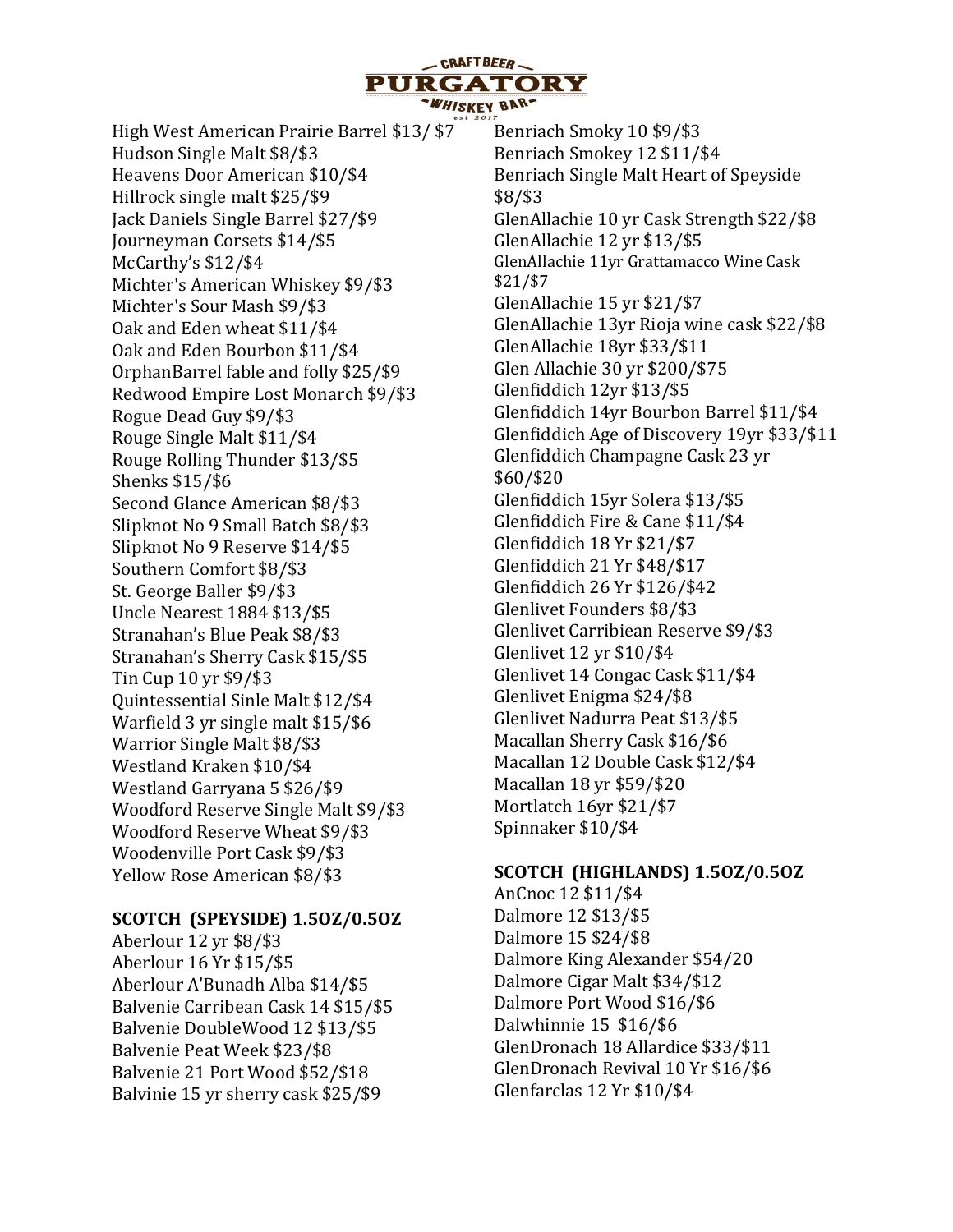

Glenfarclas 17 Yr \$20/\$7 Glenfarclas 25 Yr \$36/\$12 Glenglassaugh Evolution \$10/\$4 Glenglassaugh Revival \$10/\$4 Glenglassaugh Torfa \$8/\$3 GlenGoyne 12 \$13/\$5 Glenmorangie Lasanta \$11/\$4 Glenmorangie Cadboll Est. 15yr \$14/\$5 Glenmorangie 10 \$10/\$4 Highland Park 12 Yr \$12/\$4 Highland Park 18 \$26/\$9 Highland Park 21 \$55/\$19 Highlan Park 15yr \$25/\$9 John M. Selec. Ardmore \$18/\$6 John M. Selec. Benrinnes \$20/\$7 John M. Selec. Blair Athol \$35/\$12 John M. Selec. Glen Keith \$49/\$17 John M. Selec. Single Orkney \$18/\$6 John M. Selec. Speyburn \$18/\$6 Oban Distillers Edition \$27 /\$10 Oban Little Bay \$20/\$7 McCallan 30 yr \$750/\$265 McCallan M \$1000/\$350

Gordon&Macphail Coal Ila 13yr \$12/\$4 Gordon&Macphail Tormore 13yr \$12/\$4 Jura Orgin 10yr \$8/\$3 Jura Seven Wood \$13/\$5 Jura 18yr \$20/\$7 Jura 12yr \$8/\$3 Kilchoman Machir Bay \$13/\$5 Kilchoman Sanaig \$14/\$5 Kilchoman Fino Sherry Matured \$25/\$9 Kilchoman 100% Islay 9th Edition \$21/\$7 Kilchoman Sherry/ Hogshead \$28/\$10 Kilchoman Evolution 2011 Sherry \$28/\$10 Laugavulin 11yr \$16/\$6 Laugavulin 16yr \$27/\$10 Laphroaig 10yr \$13/\$5 Laphroaig 25 Yr \$130/\$45 Laphroaig Lore \$27/\$9 Port Askaig 8 yr \$13/\$5 Port Askaig 12 yr \$19/\$7 Port Askaig 12 yr Autmn Edition \$22/\$8 Port Askaig 110 proof \$15/\$6

#### SCOTCH (CAMBLETOWN) 1.5OZ/0.5OZ

Glen Scotia Double Cask \$9/\$3

Glen Scotia Victoriana \$16/\$6

Glen Scotia 15yr \$13/\$5 Springbank 10 yr Single Malt \$15/\$5

#### SCOTCH (LOWLAND) 1.5OZ/0.5OZ

Auchentoshan Single Malt Wood \$17/\$6 Auchentoshan American Oak \$10/\$4 Auchentoshan 12yr \$12/\$4 Bladnoch 11 Yr Single Malt \$13/\$5 Bladnoch 14 Yr Oloroso Sherry \$21/\$7 Bladnoch Adela 15 yr \$25/\$9 Bladnoch 17 yr \$21/\$7 Bladnoch Samsara \$16/\$6 Muckety Muck 25 Yr \$47/\$16

## SCOTCH (ISLAY) 1.5OZ/0.5OZ

Ardbeg Scorch \$26/\$9 Ardbeg Wee Beastie \$12/\$5 Benriach Cask Strength \$15/\$5 Benriach Malting Season \$22/\$8 Benriach Septendecim Peated \$16/\$6 Bowmore 30yr \$375/\$130 Bruichladdich Islay Single Malt \$12/\$4 Bruichladdich Port Charlotte \$13/\$5 Bruichladdich Classic Laddie \$11/\$4 Bruichladdich Port Charlotte \$13/\$5 Bruichladdich Octomore 12.1 \$48/\$16 Bunnahabhan Toiteach \$16/ 6 Bunnahabhan 12 year \$16/\$6 Bruichladdich Octomore 12.2 \$52/\$18 Bruichladdich Octomore 12.3 \$48/\$16 Bruichladdich Black Art 9 \$140/\$47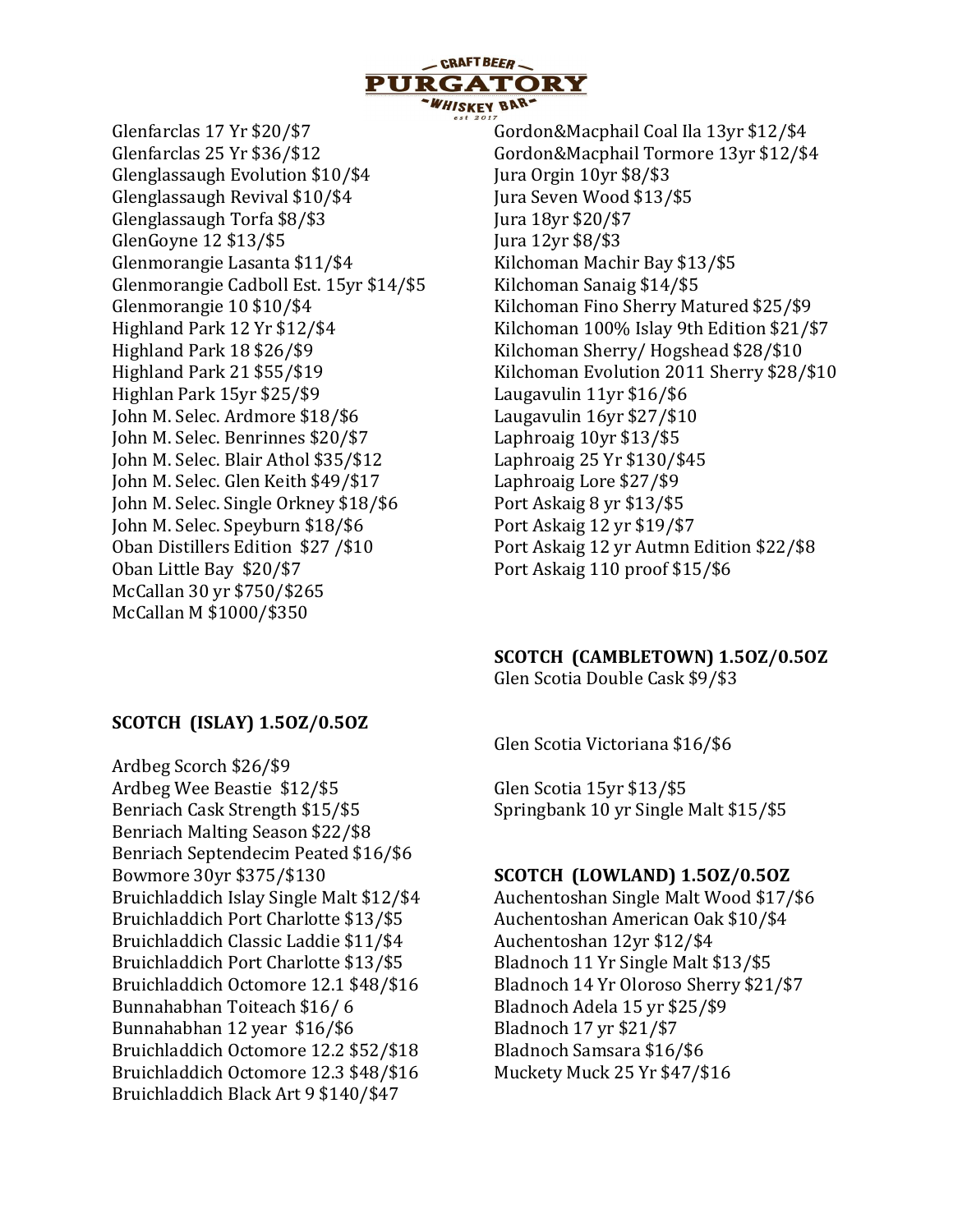

#### SCOTCH (BLENDED) 1.5OZ/0.5OZ

Big Smoke 46 \$15/\$5 Big Smoke 60 \$20/\$7 Compass Box The Stoy of the Span \$13/\$5 Compass Box Peat Monnnster \$14/\$5 Compass Box Hedonism \$25/\$9 Compass Box Spice Tree \$14/\$5 Compass Box Glasgow Blend \$8/\$3 Compass Box Experimental Grain \$30/\$11 Compass Box Orcharch House \$10/\$4 Compass Box King St Artist \$8/\$3 Compass Box No Name #3 \$26/\$9 Compass Box Vellichor \$85/\$30 Dewar's Carribean 8yr \$8/\$3 Dewar's 27yr \$29/\$10 Famous Grouse \$8/\$3 Famous Grouse Smokey Black \$8/\$3 Johnnie Walker 18Yr \$21/\$7 Johnnie Walker Celebratory \$14/\$5 Johnnie Walker Black \$10/\$4 Johnnie Walker Blue \$43/\$15 Johnnie Walker Red \$8/\$3 Monkey Shoulder \$8/\$3 Pure Scot \$8/\$3 Pure Scot virgin oak \$9/\$4 Royal Salute 21yr \$36/\$12 Shackleton \$10/\$4

#### GERMAN 1.5OZ/0.5OZ

Eifel 8 Yr Single Malt \$15/\$5

#### OTHER 1.5OZ/0.5OZ

Amrut Naarangi \$25/\$8 Amrut Cask Strength \$16/\$6 Amrut Single Malt \$11/\$4 Amrut Peated \$15/\$5 Amurt Fusion \$14/\$5 Amrut Kadhambam \$27/\$9 Dom Benedictine Brandy \$16/\$6 Cotswolds Singlemalt \$19/\$7 Cotswolds Founders Choice \$19/\$7 Cotswolds Single Malt Sherry Cask \$19/\$7 Floki Icelandic Single Malt \$16/\$6 High Coast 63 Cask Strength \$20/\$7

Galveston 12yr single malt \$15/\$5 Gouden Carolus single malt \$14/\$5 M&H Apex Chardonnay \$19/\$7 M&H Aperx Pomegranate \$19/\$7 M&H Classic \$11/\$4 M&H Elements Peated \$12/\$4 M&H Elements Red Wine \$12/\$4 M&H Elements Sherry \$12/\$4 Penderyn Maderia Cask \$13/\$5 Penderyn Port wood Single Malt \$19/\$7 Penderyn Peated Single Malt \$13/\$5 Penderyn Legend \$10/\$4 Penderyn Celt \$11/\$4 Penderyn Myth \$11/\$4 Penderyn Bourbon Cask D105 15 yr \$33/\$11 Kavalan Select \$10/\$4 Paul John Brilliance \$12/\$4 Paul John Classic \$19/\$7 Puni Gold \$17/\$6 Puni Sole \$19/\$7 Puni Vina \$18/\$6 Starward Nova Australian \$13/\$5

#### COGNAC/ARMAGNAC 1.5 / O.5 OZ

Brandy St. Louise \$8/\$3 Brandy St. Louise Pale & Old \$8/\$3 Camus VS \$8/\$3

Camus VSOP \$12/\$4

Chateau De Laubade Armagnac Blanche \$8/\$3 Chateau De Laubade Armagnac Signature \$8/\$3 Chateau De Laubade Armagnac VSOP \$9/\$3 Chateau De Laubade Armagnac XO \$16/\$6 Chateau De Laubade Armagnac L' Unique \$14/\$5 Chateau De Laubade Armagnac 1975 \$65/\$22 Chateau De Laubade Armagnac 1979 \$52/\$18